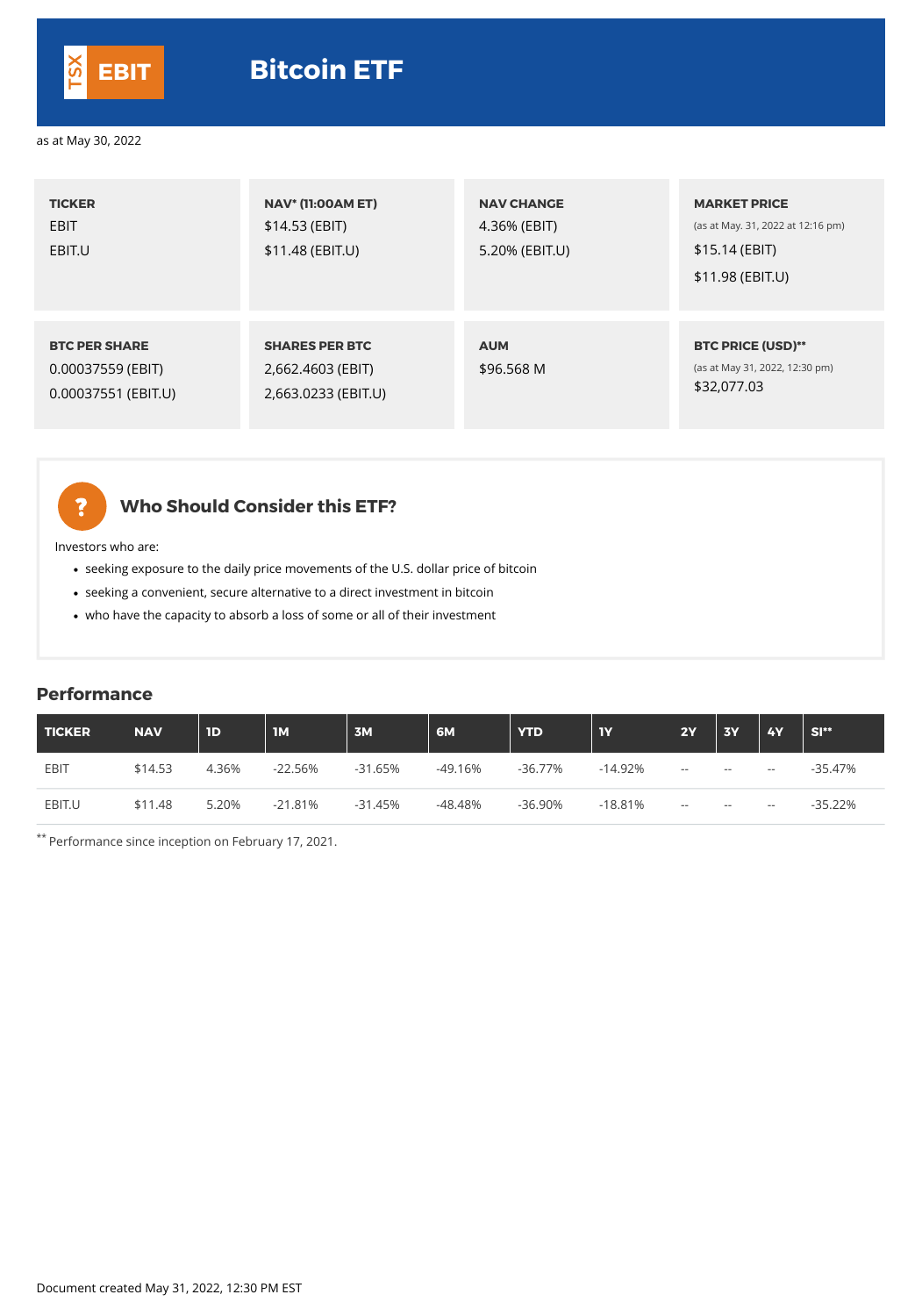## **Historical Prices (\$) - EBIT**

As at May 30, 2022



### **Cumulative Total Return (%) - EBIT**

As at May 30, 2022



Document created May 31, 2022, 12:30 PM EST



# **EBIT Bitcoin ETF**

as at May 30, 2022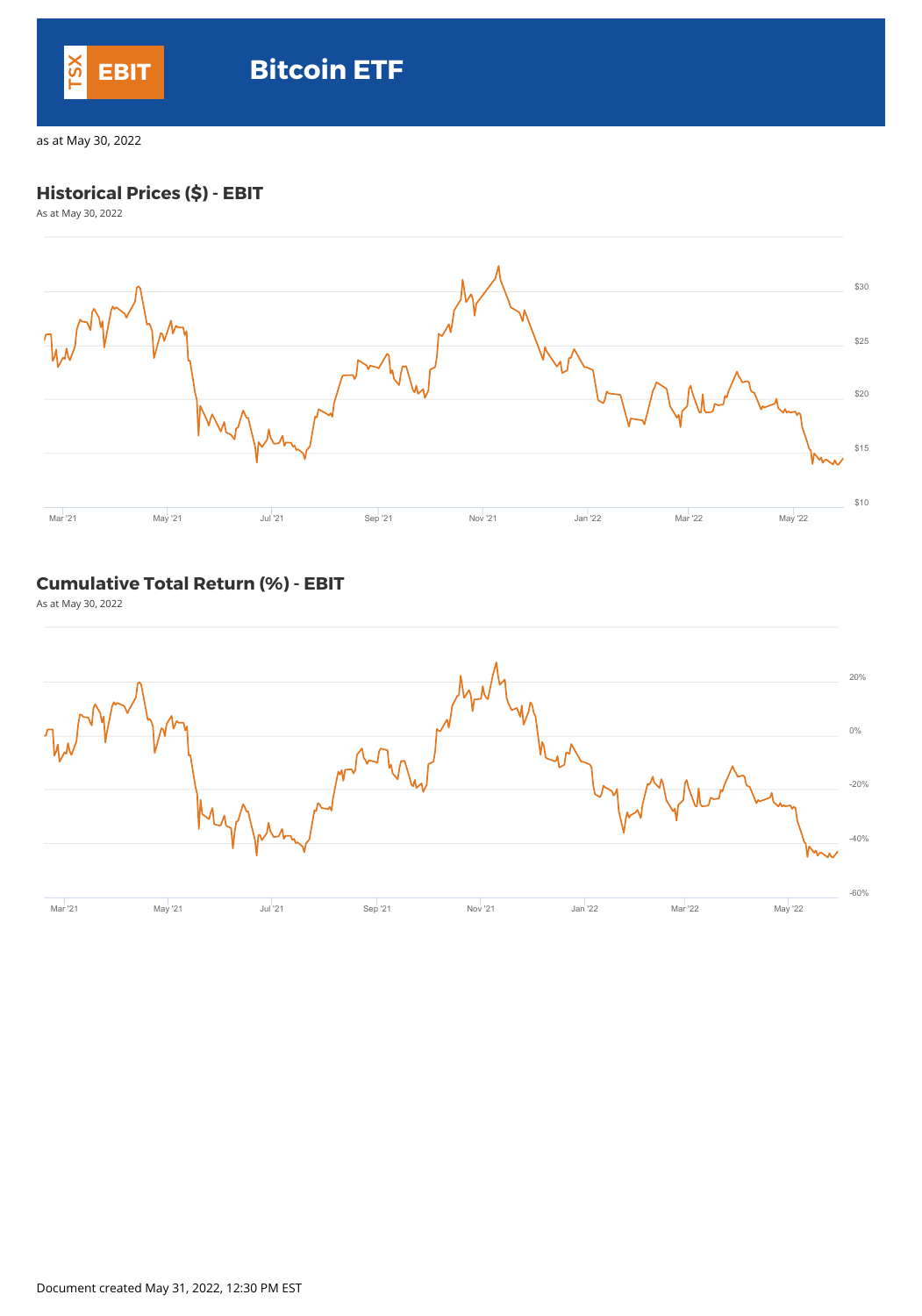### **Fund Details**

| <b>CUSIP</b><br>09175J108 (EBIT)<br>09175J116 (EBIT.U)     | <b>TICKER</b><br><b>EBIT</b><br>EBIT.U                    | <b>LISTING EXCHANGE</b><br>Toronto Stock Exchange (TSX).     |
|------------------------------------------------------------|-----------------------------------------------------------|--------------------------------------------------------------|
| <b>INCEPTION DATE</b><br>February 17, 2021                 | <b>CURRENCY</b><br>Unhedged to CAD (EBIT)<br>USD (EBIT.U) | <b>REGISTERED INVESTMENT ELIGIBILITY</b><br>Yes              |
| <b>INDEX</b><br><b>CME CF Bitcoin Reference Rate (BRR)</b> | <b>INDEX PROVIDER</b><br><b>CF Benchmarks Ltd</b>         | <b>MANAGEMENT FEE</b><br>0.75% (plus applicable sales taxes) |
| <b>OPTIONS TRADING AVAILABLE</b>                           |                                                           |                                                              |

Yes - Montréal Exchange

### **Top 10 Holdings**

As at May 30, 2022

| <b>NAME</b>             | WEIGHT   TICKER |                       | <b>SECTOR</b>           | <b>COUNTRY</b> |
|-------------------------|-----------------|-----------------------|-------------------------|----------------|
| <b>Physical Bitcoin</b> | 100.00%         | <b>BITCOIN EQUITY</b> | <b>Physical Bitcoin</b> | Cold Storage   |

Document created May 31, 2022, 12:30 PM EST



as at May 30, 2022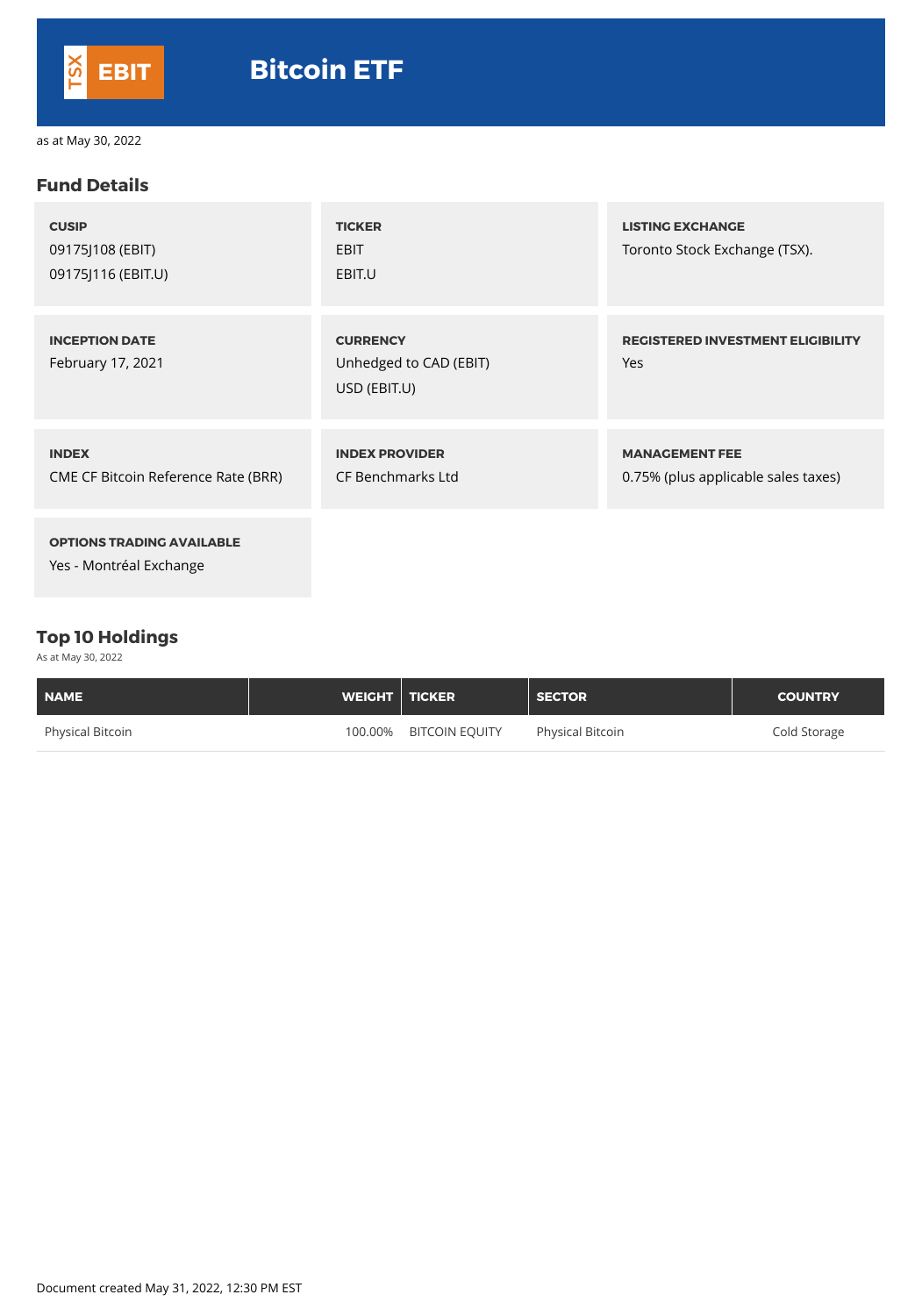| <b>Wallet Breakdown</b><br>As at May 30, 2022 |                          | <b>Sector Allocation</b><br>As at May 30, 2022   |                          |  |
|-----------------------------------------------|--------------------------|--------------------------------------------------|--------------------------|--|
|                                               |                          |                                                  |                          |  |
| <b>NAME</b><br>Cold Storage                   | <b>WEIGHT</b><br>100.00% | <b>NAME</b><br><b>Physical Bitcoin</b><br>a sa B | <b>WEIGHT</b><br>100.00% |  |

Document created May 31, 2022, 12:30 PM EST



# **EBIT Bitcoin ETF**

as at May 30, 2022

 $\sim$